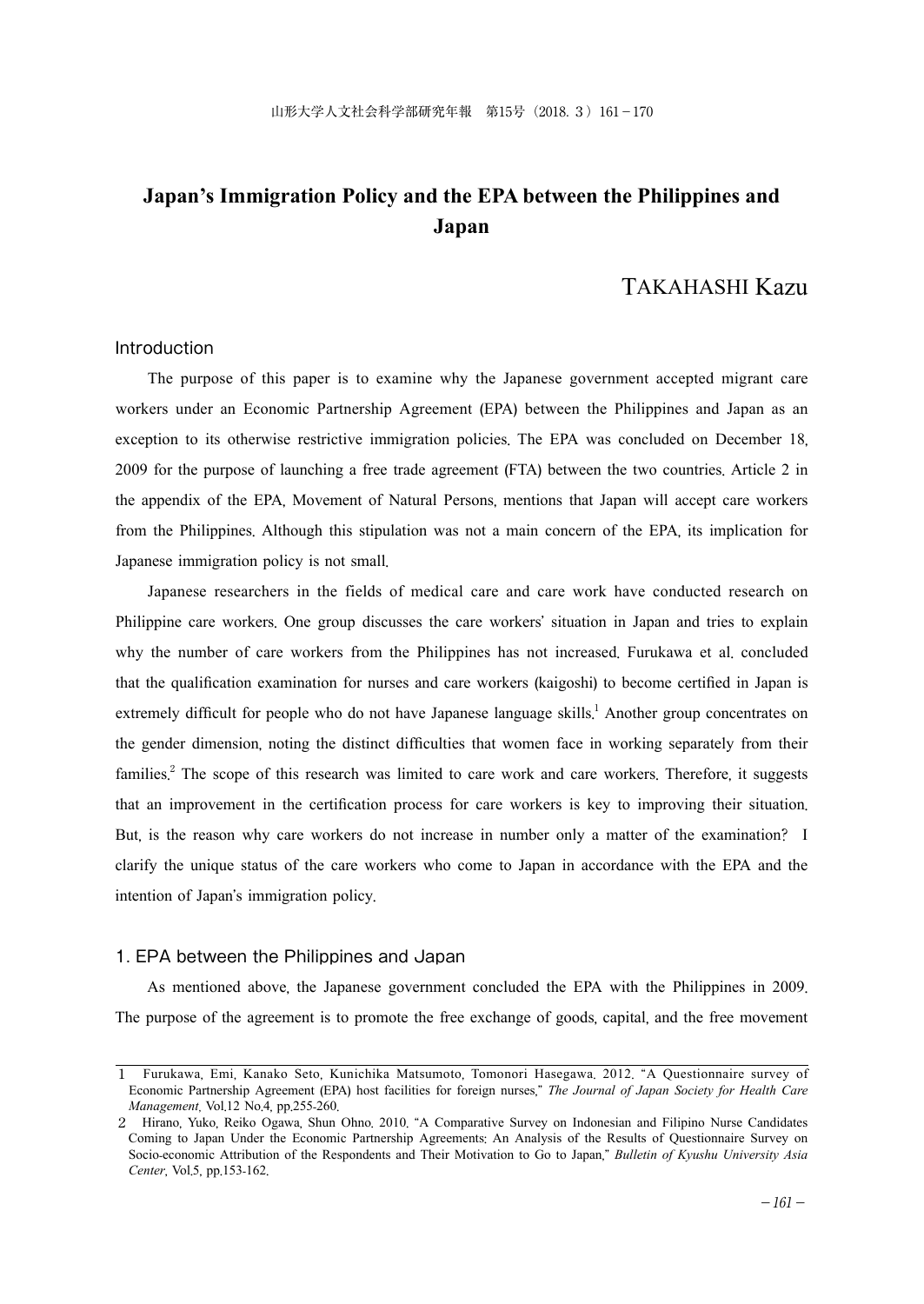of persons. Therefore, its main concern is business and trade. Although the agreement consists of fourteen chapters and is more than 600 pages long, the migration of "natural persons," specifically nurses and care workers, is only mentioned briefly in the main provisions and in the appendix. So, the matter of care workers is not the main concern of the EPA.

 According to the agreement, Japan will accept 200 nurses and 300 caregivers from the Philippines per year. Although this number is extremely low, the actual number of nurses and caregivers who come to Japan since the agreement was signed has never reached this limit (see Table 1). In 2009, the first year of acceptance under the agreement, 93 nurses and 190 caregivers arrived. The following year, the numbers decreased to 46 and 72 respectively. The numbers have remained in this range, with the number of nurses reaching an all time low of 28 in 2013. The number of caregivers has risen to more than 200 since 2015, but it has yet to reach the designated limit of  $300<sup>3</sup>$ 

Arrivals to Japan under the EPA are considered candidates to become certified nurses and caregivers in Japan. Like their Japanese counterparts, they must pass a national examination. They can take the exam more than once, but they must pass it within three years. If they manage to pass the examination, they can work in Japan without any limitation, but if they cannot pass it within the three-

| Fiscal year | Category            | Philippines | Indonesia                     | Vietnam |
|-------------|---------------------|-------------|-------------------------------|---------|
| 2008        | Nurse               |             | 104                           |         |
|             | Caregiver           |             | 104                           |         |
| 2009        | Nurse               | 93          | 173                           |         |
|             | Caregiver           | 190         | 189                           |         |
|             | Caregiver (student) | 27          | $\overbrace{\phantom{12332}}$ |         |
| 2010        | Nurse               | 46          | 39                            |         |
|             | Caregiver           | 72          | 77                            |         |
|             | Caregiver (student) | 10          | –                             |         |
| 2011        | Nurse               | 70          | 47                            |         |
|             | Caregiver           | 61          | 58                            |         |
| 2012        | Nurse               | 28          | 29                            |         |
|             | Caregiver           | 73          | 72                            |         |
| 2013        | Nurse               | 64          | 48                            |         |
|             | Caregiver           | 87          | 108                           |         |
| 2014        | Nurse               | 36          | 41                            | 21      |
|             | Caregiver           | 147         | 146                           | 117     |

**Table 1. The Number of Nurses and Caregivers Arriving in Japan Under EPA Agreements<sup>4</sup>**

<sup>3</sup> Japan International Cooperation of Welfare Service (JICWELS), *Pamphlet on the Acceptance of Nurses and Careworkers under EPA*, 2017.

<sup>4</sup> Japanese Government concluded the same EPA between Indonesia and Vietnam. According to the table, we can see the number of Indonesian and Vietnamese nurses and caregivers also has not increased so much.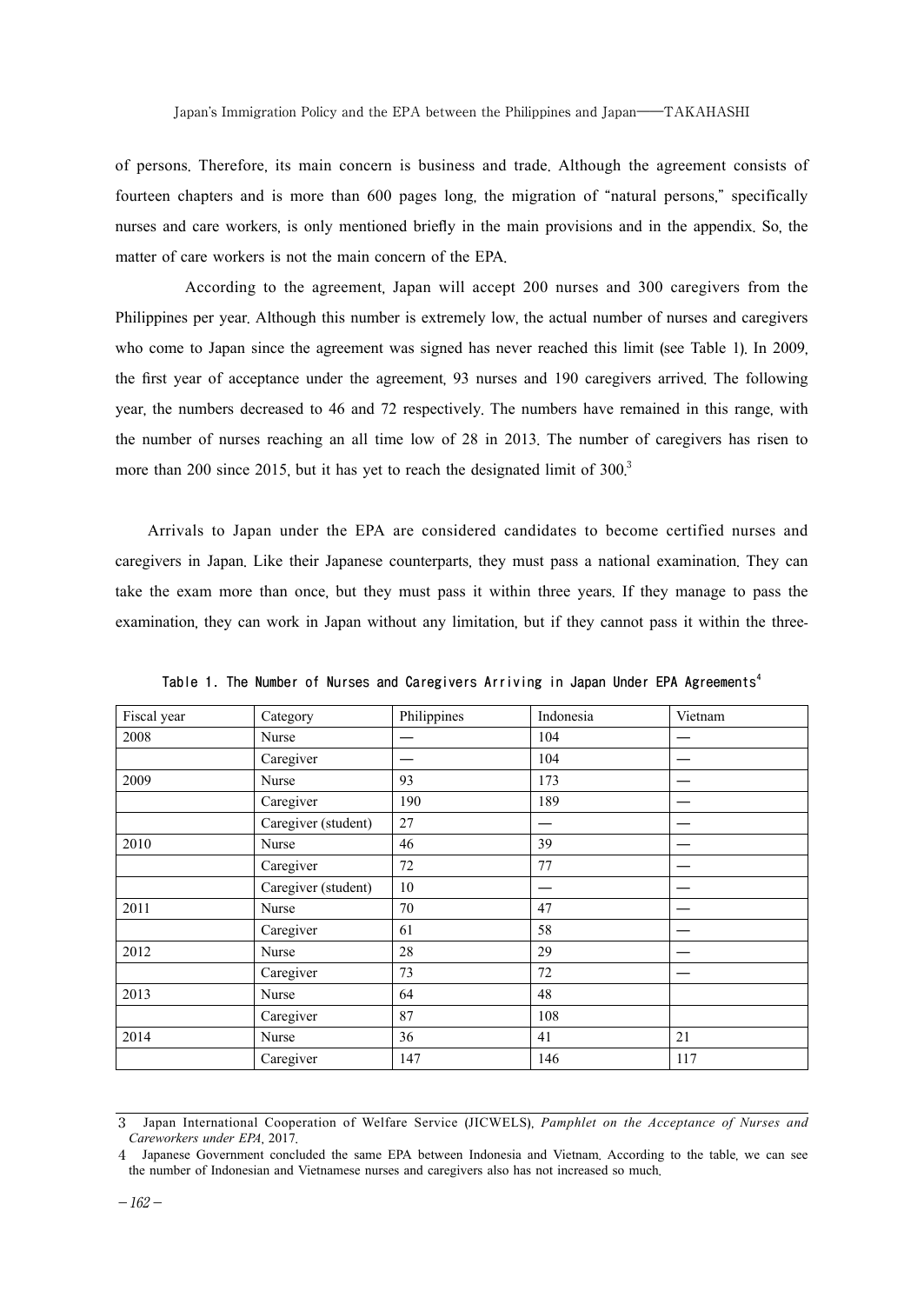### 山形大学人文社会科学部研究年報 第15号(2018.3)161-170

| 2015  | Nurse               | 75   | 66   | 14  |
|-------|---------------------|------|------|-----|
|       | Caregiver           | 218  | 212  | 138 |
| 2016  | Nurse               | 60   | 46   | 18  |
|       | Caregiver           | 278  | 233  | 162 |
| Total | Nurse               | 472  | 593  | 53  |
|       | Caregiver           | 1124 | 1199 | 417 |
|       | Caregiver (student) | 37   |      |     |

Source) Japan International Cooperation of Welfare Service (JICWELS), *Pamphlet on the Acceptance of Nurse and Careworkers under EPA*, 2017, p.39.

year limit, they cannot stay in Japan and must leave. We can easily imagine how difficult it is for them to prepare for the examination while they are working in a hospital or a caregiving facility. Table 2 shows the low numbers of successful applicants for the national examination during 2008-2015. We can see that very few nurses and caregivers pass the examination.

| course         | The Year of entry into Japan | Philippines    | Indonesia      | Vietnam        | Total |
|----------------|------------------------------|----------------|----------------|----------------|-------|
| nurse          | 2008                         | –              |                |                |       |
|                | 2009                         | 15             | 42             |                | 57    |
|                | 2010                         | 11             | 14             |                | 25    |
|                | 2011                         | 19             | 12             |                | 31    |
|                | 2012                         | 5              | $\overline{7}$ |                | 12    |
|                | 2013                         | 18             | 8              |                | 26    |
|                | 2014                         | $\overline{7}$ | $\overline{2}$ | 12             | 21    |
|                | 2015                         | $\overline{2}$ |                | $\overline{3}$ | 5     |
|                | Total                        | 77             | 109            | 15             | 201   |
| Care<br>worker | 2008                         | —              | 46             |                | 46    |
|                | 2009                         | 50             | 82             |                | 132   |
|                | 2010                         | 32             | 54             |                | 86    |
|                | 2011                         | 27             | 38             |                | 65    |
|                | 2012                         | 26             | 42             |                | 68    |
|                | 2013                         | 5              |                |                | 5     |
|                | 2014                         | —              |                |                |       |
|                | Total                        | 140            | 262            |                | 402   |

**Table 2. Number of Successful Applicants for Japan's Caregiver certification**

Source) JICWELS, *Pamphlet on the Acceptance of Nurse and Careworkers under EPA*, 2017, p.40.

The Japanese government has said that the acceptance of nurses and caregivers was a demand made by the Philippine government during the negotiation of the EPA. Is this the reason that the government has created a difficult obstacle to accept them long term? Is there no demand for care workers in Japan?

Compared to other countries, the percentage of the foreign care workers is quite low in Japan.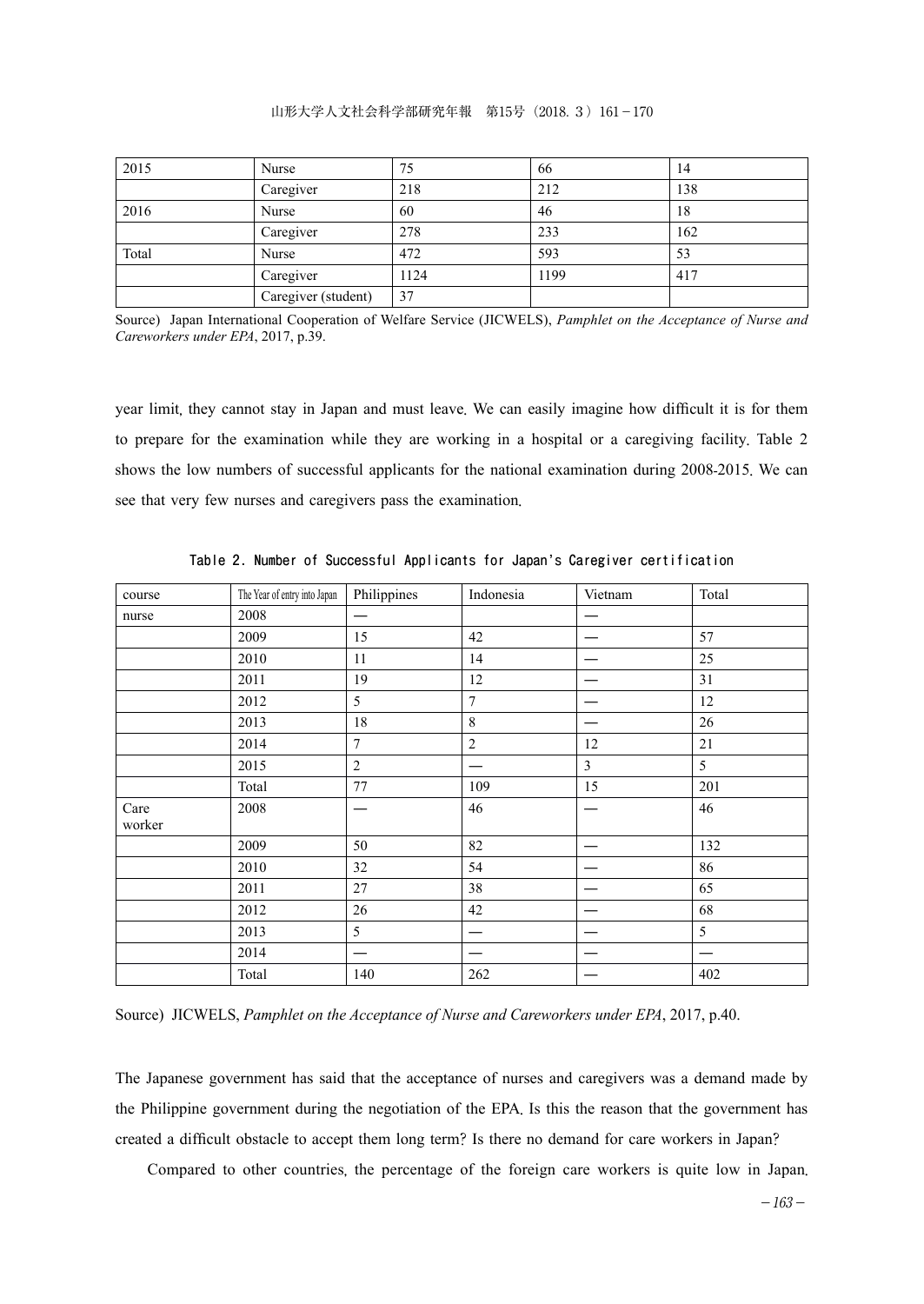While recognizing that direct comparisons among countries are difficult due to differences in cultures, lifestyles, and social welfare systems, the numbers are striking. Foreign caregivers represented 23% of the total number of caregivers in the USA in 2010 and 8% of those in the UK in 2008. Foreigners represented more than 50% of caregivers in the countries of Israel, Austria, Korea, and France in 2010 and 72% of those in Italy. <sup>5</sup> By comparison, in Japan, the rate of foreign nurses was 0.2% and foreign caregivers was 0.6% in the same year. Japan's Ministry of Health, Labour and Welfare estimates that the country will have a shortage of 377,000 caregivers in 2025. <sup>6</sup> Even if all Philippine caregiver candidates pass the examination and get the qualification, the percentage of Philippine caregivers would still only rise to 0.082% of the total, a long way from supplying the shortage.

Why then does the number of care workers from the Philippines remain so low? Surely to learn Japanese within three years is a very high obstacle for the persons who did not have the opportunity to learn Japanese at home. However, we must pay attention to another factor: Japan's immigration policy.

Officially, Japan does not accept immigrants for unskilled work. However, there are a lot of unskilled foreign workers in Japan. Current estimates put the number of foreign workers in Japan at more than one million<sup>7</sup> but estimates put the number at more than one million. Do they work illegally in Japan? No, they are not always illegal. Then, what is the status of these immigrants?

Nurses are considered skilled workers, but even if they have special qualifications, the Japanese government does not accept qualifications acquired in their home country. Therefore although nurses from the Philippines are skilled workers, they are treated as unskilled workers until they are certified in Japan. As I mentioned above, more than half candidates cannot pass the examination and they therefore work only for three years as an assistant nurse or as a caregiver<sup>8</sup>.

#### 2. Japanese immigration policies

Historically Japan was a country of emigrants until the 1950s. Japanese emigrated to Hawaii and the USA until the USA prohibited immigration from Asia in 1924. Then, Japanese immigrated to Manchuria and the Korean peninsula. After the end of World War II, these immigrants returned to Japan and Japan suffered from overpopulation. Japanese then immigrated to Central and South America, to countries such as Brazil, Peru, and Mexico.

Due to rapid economic growth in the 1970s, Japan needed more workers in the domestic labor

<sup>5</sup> OECD. 2011. *Help Wanted*? *Providing and Paying for Long*-*Term Care*, p.174.

<sup>6</sup> Ministry of Health, Labour and Welfare, Press Release, 'Estimated demands for the care givers in 2025' at http://www. mhlw.go.jp/stf/houdou /000088990.thml (Last accessed 1/10/2017).

<sup>7</sup> http://www.mhlw.go.jp/houdou/0000148933.html(Last accessed 8/1/2018).

<sup>8</sup> Kamibayashi, Chieko, 'Shortage of care workers and the acceptance of foreign workers,' in *The Japanese Journal of Labour Studies*, No.662, 2015 http://www.jil.go.jp/institute/zassi/backnumber/2015/09/pdf.088-097/pdf (Last accessed 8/1/2018)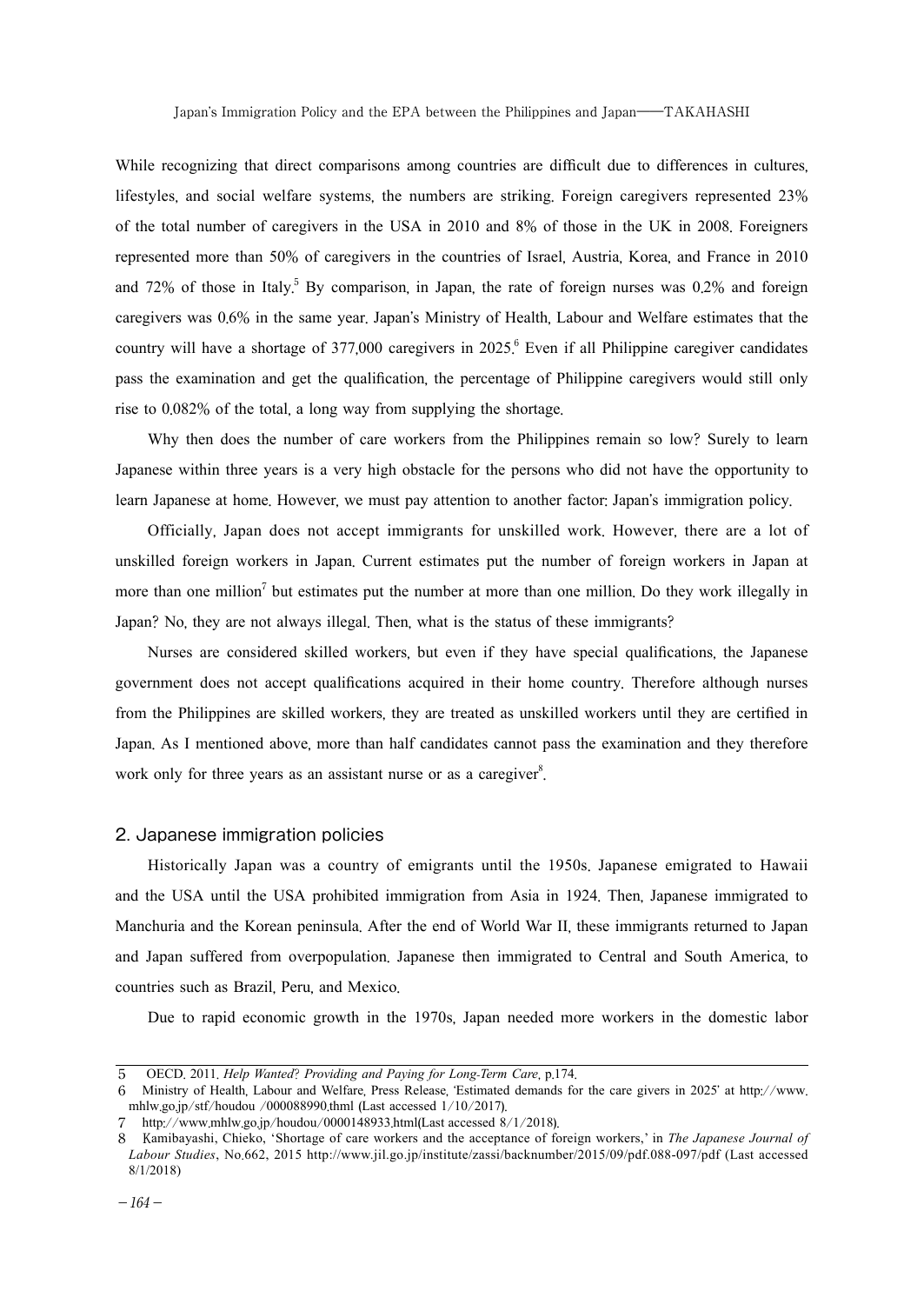market. At the same time, the declining birthrate and aging of Japanese society put further pressures on the workforce. In order to keep up with the economic growth, the expectation that immigrants could fulfill unskilled jobs increased among Japanese industry circles.

For Japan to open its doors to immigrants, it would need to accept foreigners who are not Japanese. However, it would prefer to utilize immigrants in the workforce while maintaining *jus sanguinis*, a principle of nationality law in which citizenship is not determined by place of birth, but by having one or both parents who are citizens of the state. It therefore adopted two policies. First, Japan opens the door to ethnic Japanese descendants of Japanese immigrants, mainly from Brazil and Peru. Second, Japan allows foreigners to enter the country under its Technical Intern Training Program, which ostensibly provides training in technical skills, technology, or knowledge to persons from developing countries. The program was established in 1981.

The official purpose of the Technical Training Program is to contribute to international cooperation by providing assistance to developing countries in the form of training personnel who will become the foundation for economic and industrial development in those countries. However, Japanese enterprises and employers expect the persons who come to Japan under this program to work as unskilled labor. Some Japanese business owners employ these workers without following the standards of the labor law, especially in terms of work time and the minimum wage. In the most egregious cases, workers who want to stop the program and to return home due to difficult working conditions cannot do so and are trapped in bad situations when unscrupulous employers confiscate their passports, or they become indebted to commission agents.

The hard work and strict supervision of the "trainees" increased their frustration and at the same time severe criticism from the international society was growing in 1990's. For example, in March 2010 Mr. Jorge Bustamante, the Special Rapporteur on the Human Rights of Migrants, criticized the situation of trainees and asked the Japanese government to improve it:

The industrial trainees and technical interns programme often fuels demand for exploitative cheap labour under conditions that constitute violations of the right to physical and mental health, physical integrity, freedom of expression and movement of foreign trainees and interns, and that in some cases may well amount to slavery. This program should be discontinued and replaced by an employment program.<sup>9</sup>

In 2012 the Japanese government changed the law and the program so that interns can attain equal

9 http://www.unic.or.jp/news\_press/features\_background/2805/ (Last accessed 1/10/2017)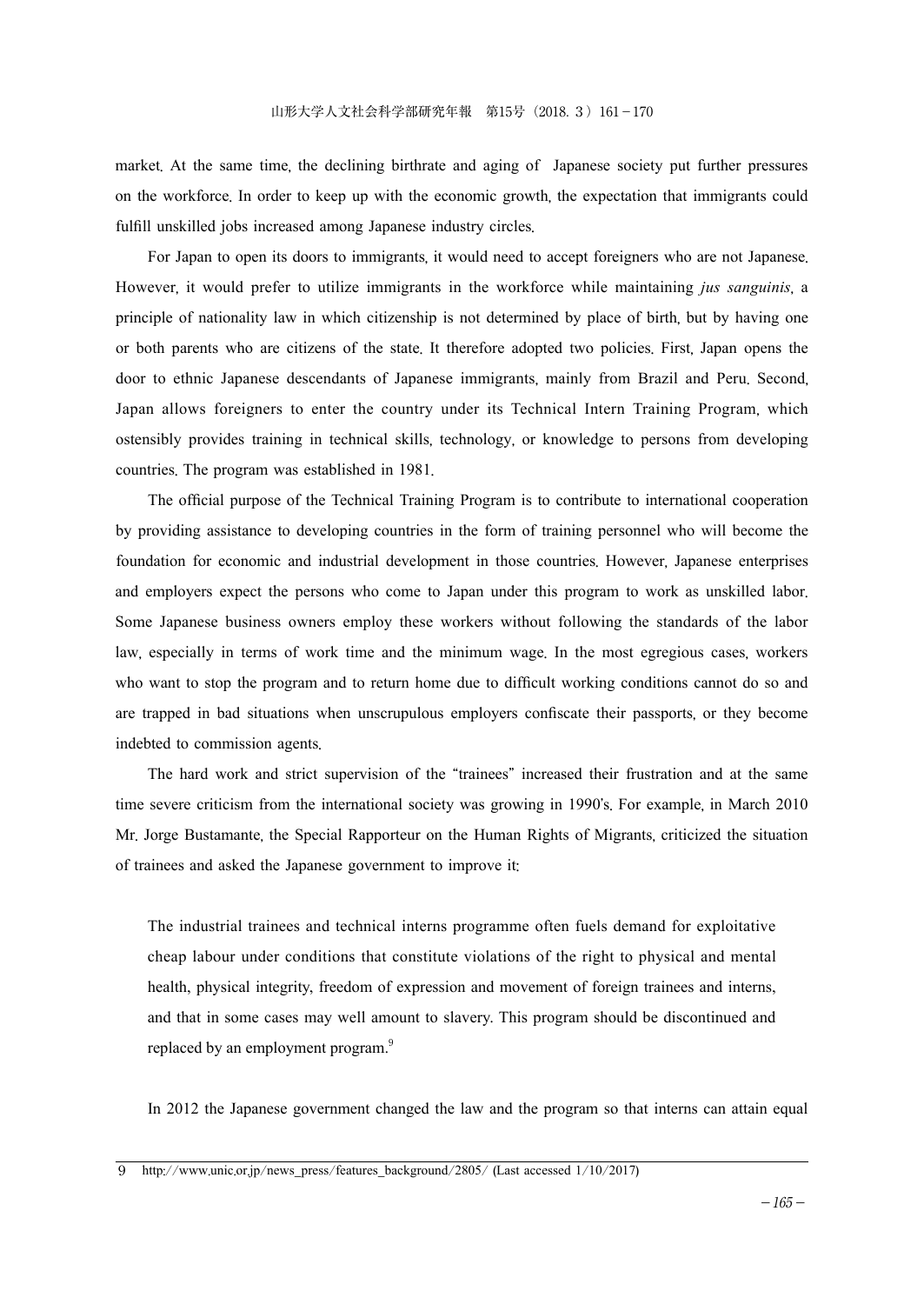status as ordinary Japanese workers after one year of training. However, the Japanese government did not change its overall immigration policy and the "back door policy" of accepting unskilled foreign workers as trainees and as part of "international cooperation" continued.

## 3. The status of foreign care workers in Japan

The acceptance of Filipino and Indonesian nurses and caregivers under EPA agreements allows them to work and train in hospitals or caregiving facilities in Japan until they succeed in attaining the Japanese national certification as *kangoshi* or *kaigohukushishi*. They have to succeed within three years and if they cannot succeed within that timeframe they must leave Japan. Until they obtain the national qualification, they are treated as candidates.

In order to work in Japan, foreign care workers must register with the Japan International Corporation of Welfare Services (JICWELS). JICWELS has been designated by the Ministry of Health, Labour and Welfare as the only accepting coordinating agency in Japan to engage in operations such as: coordination with the deploying agency in the Philippines, recruitment and screening of accepting institutions, and provision of supports upon conclusion of the employment contract. Without registration with JICWELS, they cannot work as nurses or caregivers.

The situation of Philippine care workers in Japan is quite strange. Although their qualification at home is not accepted in Japan, they are requested to have a qualification at home or higher education. They are skilled workers, but they are treated almost the same as the trainees of the Technical Intern Training Program. Their recruitment is allowed only by the Philippine Overseas Employment Administration (POEA) and JICWELS, and they cannot select the workplace by themselves. While they stay in Japan, they are under the supervision of JICWELS, which also provides their accommodation.

According to a survey of candidates who had returned home, the obstacles to working in Japan are: difficulties with the Japanese language, unfair treatment as a qualified worker, and separation from family. Many did not work as a care giver after returning home, but rather worked in other occupations by using the Japanese language knowledge they had acquired. <sup>10</sup>This means the skill as nurse or caregivers they acquired in Japan is not for use at home.

On the opposite side, according to a survey of Japanese hospitals and caregiving facilities concerning the nurse and caregiver candidates, Japanese employees also had complaints about the program.<sup>11</sup> First, it is too expensive to accept candidates. If a hospital or caregiving facility asks

<sup>10</sup> There is no specific data concerning returnees. According to Indonesian returnees in 2012, only 4 persons among 20 returnees worked as nurses upon returning home. Maeda, Machiko. 2014. "Acceptance of the EPA Indonesian and Filipino Nurse Candidates and Support for the Returnees," in Fukuda, Yuko (ed.) International Migration and Its Social Effect: *Chiba University Graduate School of Humanities and Social Sciences Research Project*, No.286, pp.6-30.

<sup>11</sup> Furukawa, Seto, Matsumoto, Hasegawa, op. cit., pp.256-259.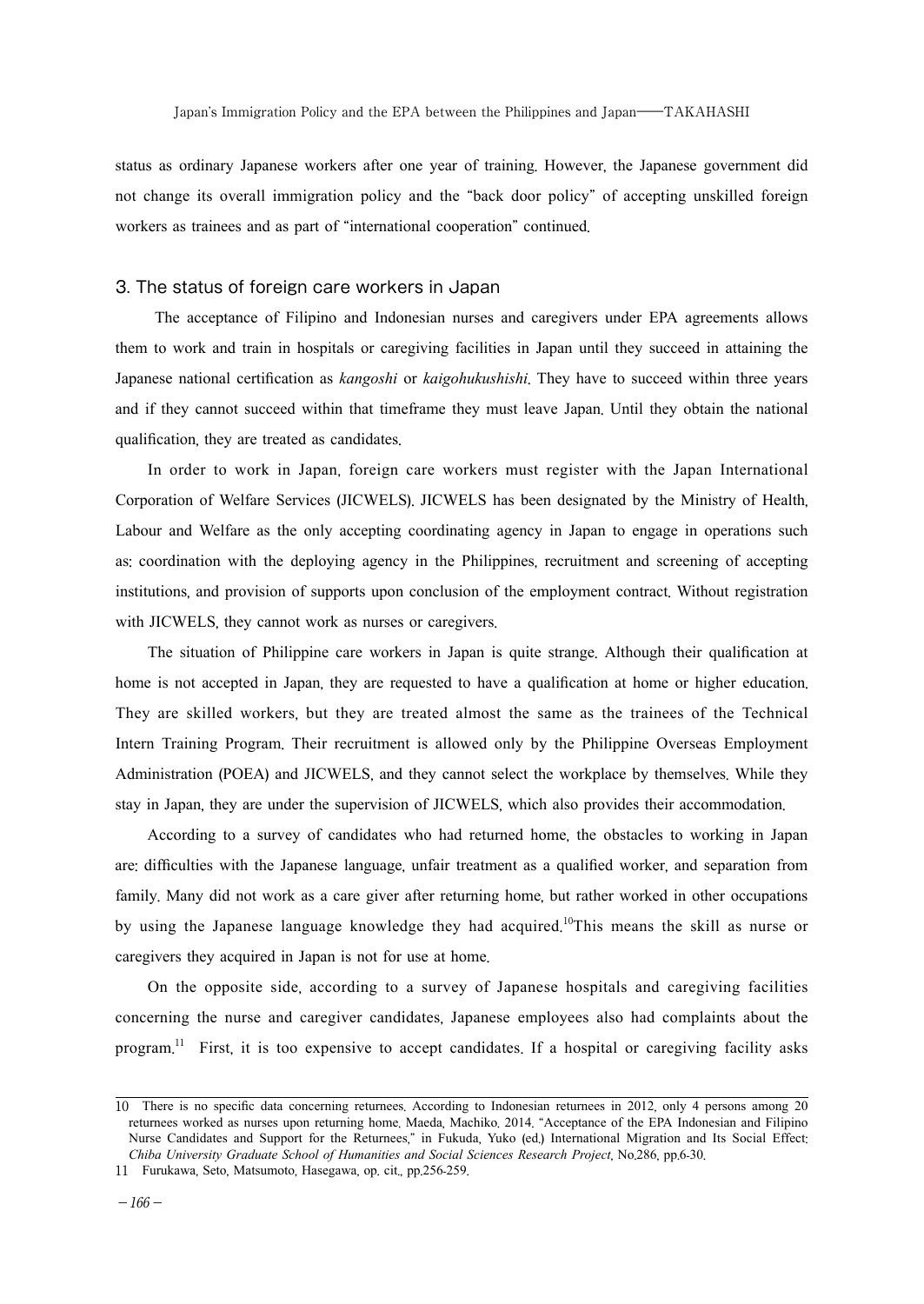JICWELS to place a candidate, the cost is \$1,000 per person to JICWELS for accommodation, 3,000 peso per person to POEA, 200,000 yen for travel fees, and 360,000 yen for training by JICWELS. The total expense of acceptance amounts to more than one million yen per person. Second, the hospital or facility has to also provide job and Japanese language training and designate a trainer or adviser who will work with the candidate. Candidates usually work shorter hours than the ordinary workday in order to prepare for the national examination. Many hospitals and caregiving facilities, suffering from labor shortages, cannot afford to provide preferential opportunities to the candidates. Ironically then, the acceptance of candidates in reality becomes a burden for the accepting side.

Then, why do they accept candidates? Most respondents of the survey cited the request from the government for the purpose of international exchanges or contribution to the international cooperation as the primary reason for accepting candidates. The second answer was to secure care workers in the future.

Hospitals and caregiving facilities suffer from a shortage of care workers, but the present system is too much of a burden for them. The Japanese government's policy of immigration only accepts personnel who have high qualifications; the acceptance of care workers is an exceptional case only within the framework of the EPA. Yet according to the Japanese government, the acceptance of care workers is not a scheme to address workforce shortages. It also does not meet the request of candidates who want to work in Japan as skilled workers.

The Japanese government insists that the acceptance of nurses and caregivers is for the purpose of international cooperation and does not constitute the acceptance of immigrants. Under this reasoning, the nurse and caregiver candidates seem to be positioned as skilled workers who are simply brushing up their skills in Japan, but they are not treated as the skilled workers that they are. If the acceptance of candidates is for the purpose of international cooperation, the skills that they acquire in Japan must be useful for the Philippines. But the fact that many people do not work as nurses or caregivers after returning home illustrates Japan's failure to achieve the international cooperation it professes to be striving for.

Recently the Japanese government added care work as a category of the Technical Intern Training Program. In this case it also insists that the acceptance of the care workers from developing countries is for the purpose of contributing to international cooperation. According to the Program, trainees can stay in Japan for not more than five years. Trainees can acquire the skill for care but the program is not for the purpose to overcome a shortage of care workers in Japan. Therefore it is difficult for trainees to be highly skilled specialists who will work continuously in Japan. Otherwise it is seemed that the care work is just unskilled work which need not any skill and everybody can do, because five years is not enough to get highly skill for care work.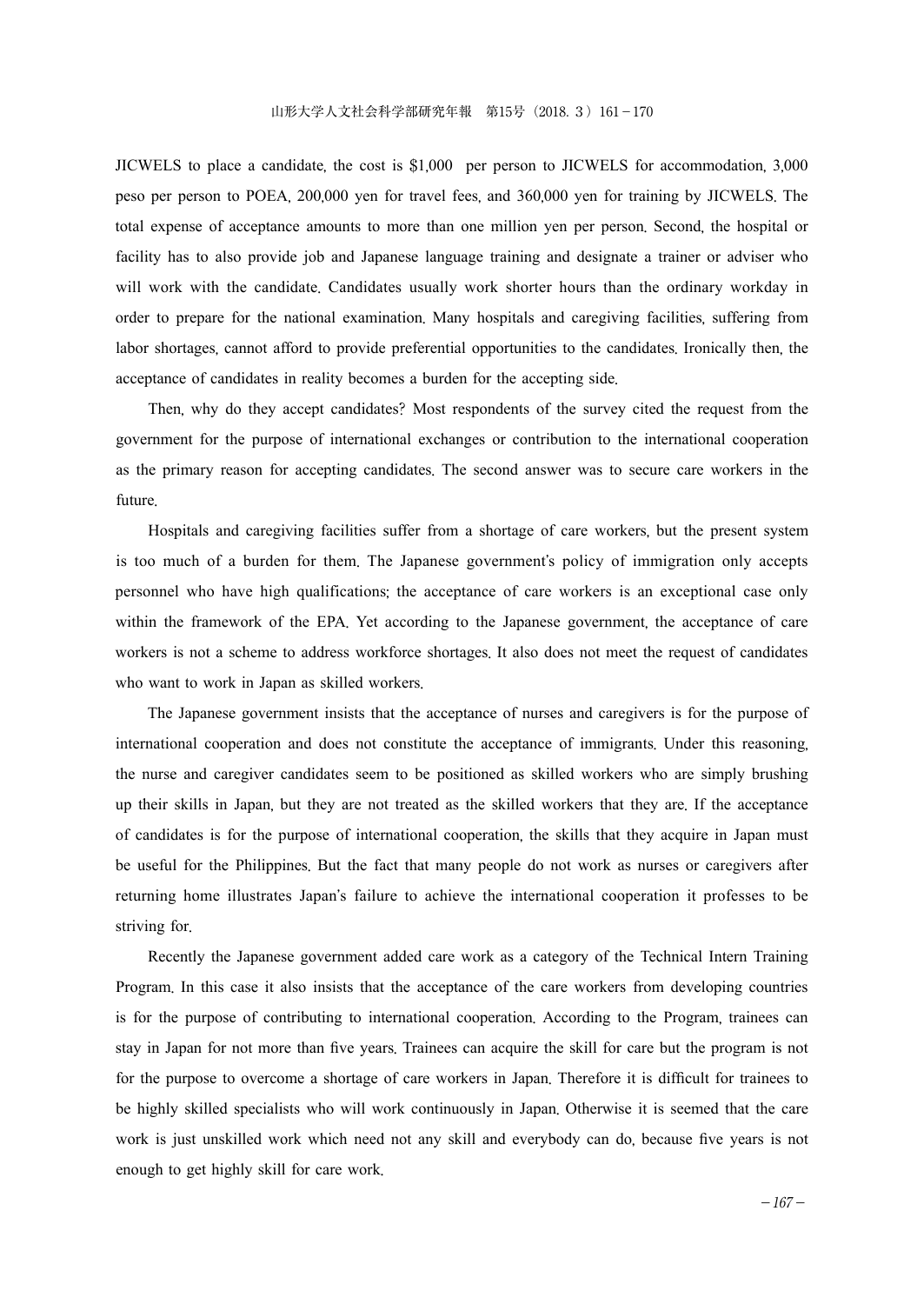So, what kind work do the care workers bear under the EPA? If Japanese government just wants to fulfill the shortage of care workers and considers the care work is just a simple unskilled work, it will be never manage to secure the care workers in Japan. Because there is a shortage of care workers all over the world, the contest for care workers will be very severe soon.<sup>12</sup>

### 4. How to create a win-win relationship between the Philippines and Japan?

The Japanese government's attitude toward care workers under the EPA is not clear. On the one hand, it insists that it is advancing international cooperation, but on the other, it expects to recruit Filipinos as a source of cheap labor. With the exception of accepting descendants of Japanese immigrants, the government does not have any immigration policy. The care workers accepted under the EPA are expected to work within a certain term and not to stay as members of Japanese society. The government is not concerned about their family or their life after they leave Japan. However, care workers are not disposable, and it is overly optimistic to think that Japan will be able to continue to easily recruit them simply based on economic difference.

As mentioned above, competition for care workers will be severe soon. Within this context, Japan needs to think about how it can be selected as the attractive working place. Here I would like to introduce some examples of win-win relationships between sending and receiving countries.

The first example is the relationship between England and Spain. More than 80% of Spanish doctors and nurses immigrate to England to advance their career and after several years they return to Spain. In this situation, England is able to secure doctors and nurses, and the Spanish can gain higher incomes and advance their careers.<sup>13</sup> In England, the Spanish qualification for a doctor or nurse is accepted after a certain course of medical training is completed. Generally, there is a common certification for qualifications within the EU with supplemental training programs to adapt to a particular country's system.

The second example is the relationship between Saudi Arabia and the Philippines. Saudi Arabia needs nurses, but the Philippine qualification was an obstacle to accepting Filipinos to work as nurses. To address this problem, Saudi Arabia financed the building of a hospital in the Philippines equipped with cutting-edge technology. The Philippines was able to receive training for its nurses at home, while Saudi Arabia did not need to train nurses in Saudi Arabia to adapt to its nursing system.<sup>14</sup> Some

<sup>12</sup> Kazu Takahashi, ' Japan's Immigration Policy and the Acceptance of Foreign Care Workers : Can the EPA overcome the shortage of care workers?', Yamagata Univeristy, *Houseironnso*, No. 68・69, 2018, pp.19-23.

<sup>13</sup> Blitz, Brad K. 2014. *Migration and Freedom*: *Mobility*, *Citizenship and Exclusion*. Cheltenham: Edward Elger Publishing. pp.57-76.

<sup>14</sup> Asakura, Kyoko, Takashi Asakura, Chika Hyodo and Yuko Ohara-Hirano. 2009. "Issues of Receiving Foreign Nurses to Japan by the Schema of The Japan-Philippine Economic Partnership Agreement," *Bulletin of School of Health Science Tohoku University*, No.18(2), pp.67-74.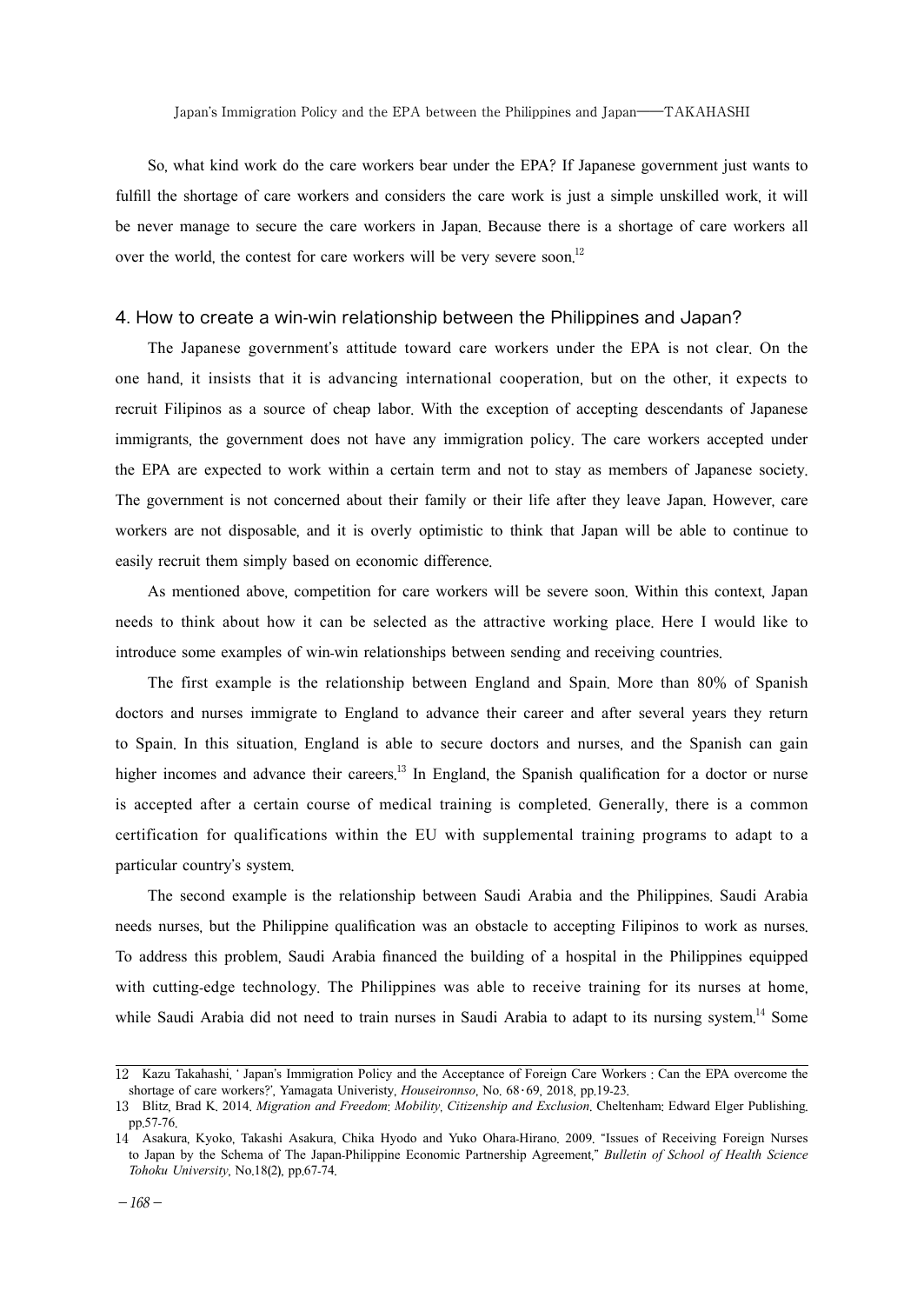colleges in the USA have established affiliations with colleges in the Philippines where students study the textbooks used in America and the teachers visit the college several times in a school year and to give advice. This system makes it easier for Philippine students to obtain the necessary qualifications to work as a nurse in the USA.<sup>15</sup> These examples illustrate ways to ease the barriers to working in foreign countries and to create win-win relationships between sending and receiving countries..

### Conclusion

Japan's system of accepting care workers from the Philippines is not effective for either the Philippine care workers or Japanese agencies. Half of the care workers return to the Philippines and most of those do not continue to work as care workers.<sup>16</sup> Not only are care workers unable to work in Japan long term, the education and time in Japan was in vain if they would not work as nurses and caregivers. In some cases treatment as mere candidates or assistants damages a sense of self-confidence and pride. This situation is not only a loss for the care workers themselves, but also contributes to a broader social loss, because Japanese Government lose the qualified workers who could be a future member of Japanese society.

While the Japanese government's immigration policy actually intends to increase the number of care workers in Japan, it also insists on maintaining the principle that Japan does not accept foreign workers. Japan suffers from a labor shortage, especially of care and unskilled workers. To address this, Japan adopted policies to admit foreign unskilled workers as trainees under the Technical Intern Training Program and as care worker candidates under the framework of the EPA. These policies intended to supply an unskilled work force and care workers, but the government insists that their purpose is for international cooperation with developing countries.

The Japanese government's approach toward foreign immigrants is inconsistent. Today, it is said that more than one million foreigners work in Japan. Japan should change its official immigration policy from one that relies solely on *jus sanguinis* to one that treats foreign workers fairly and builds win-win relationships.

<sup>15</sup> *Ibid*., pp.69.

<sup>16</sup> According to the report of JICWEL, more than half of the candidates could not pass the examination.( See Chapter2)